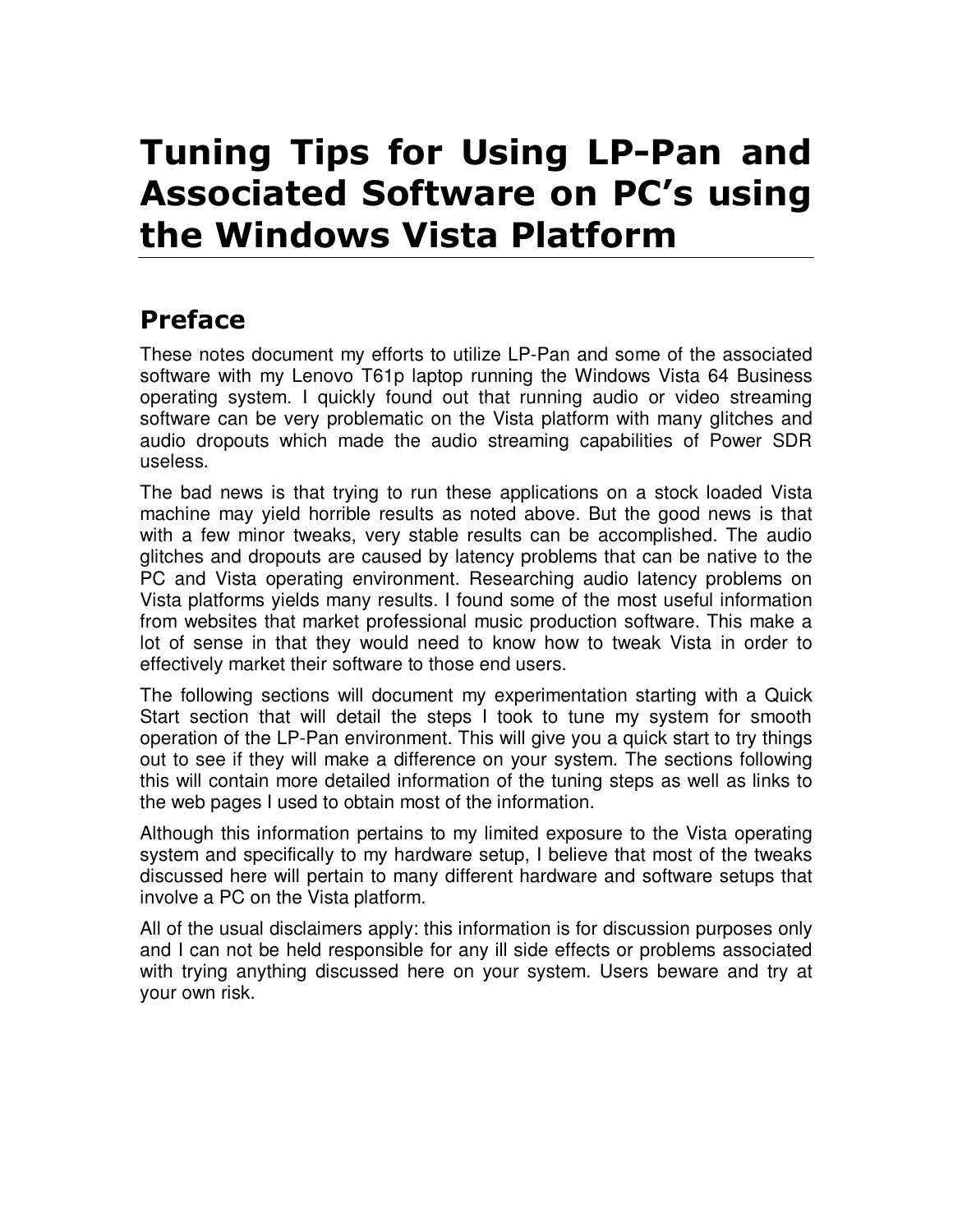# Quick Start

- 1. Before starting anything you need to get a baseline for what, if any, latency issues your particular system may have. I used the highly documented **DPC Latency Checker**: http://www.thesycon.de/eng/free\_download.shtml . Follow the directions for installation and use it to see if any latency problems exist. I would start with looking at your system with nothing running but the desktop and then take a look at what it looks like with the entire LP-Pan software environment loaded and streaming audio just to get a feel for what your system is going to look like.
- 2. **Update Vista to Service Pack 1**. It contains many updates including fixes for solving latency issues and rewritten, better behaved hardware drivers.
- 3. **Update your hardware drivers**. Many early drivers written for Vista have latency problems because of the model used to develop them. Most vendors are updating their drivers now to be better behaved. More will be released in the near future.
- 4. **Update Vista to the latest Windows Indexing Search Engine**. It is now version 4.0 and has been optimized to be a little kinder to your PC resources while operating in the background.
- 5. **Adjust Power Management**. Go to the **Control Panel->System and Maintenance->Performance Information-> Adjust Power Settings** and select **High Performance**. This ensures the CPU is running at full speed at all times preventing some audio latency issues.
- 6. **Adjust Visual Effects**. Go to **Control Panel->System and Maintenance- >Performance Information and Tools->Adjust Visual Effects** dialog and select **Adjust for Best Performance**. This will basically eliminate the Aero user interface which on many systems is a CPU hog and leads to many audio drop outs. It looks pretty ugly, but certainly usable and makes a big difference in the audio latency issue.
- 7. **Adjust Processor Scheduling**. Then go to the **Advance tab** on the same dialog and select **Background Services** in the **Processor Scheduling** area. This will help divert CPU processing to the ASIO drivers if used for your particular sound card.

Detail of these steps will be explained in the following sections.

After the initial downloading and installation of updated drivers and Vista modules is completed, the other Control Panel tweaks can be performed with a few mouse clicks. Currently, I perform the Control Panel tweaks only when I need to use my system with LP-Pan and switch it back to "normal" when used outside of the LP-Pan environment. My reason for this is that my system is a laptop, and I need to:

- Have the power management capabilities when using the battery.
- Allow the CPU to clock down and run cooler.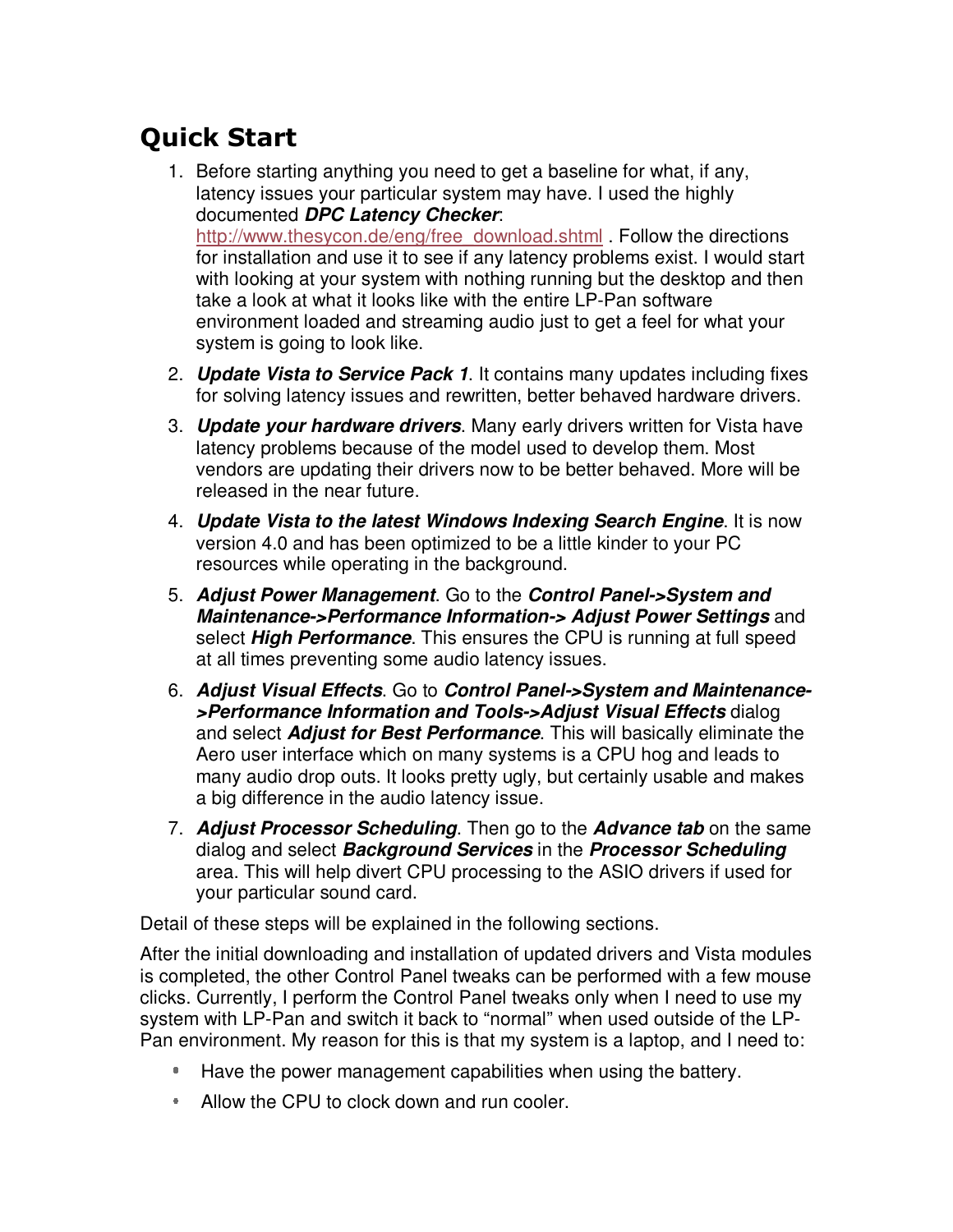**Enjoy a nicer user interface when not streaming audio.** 

Your personal preferences may differ as well as the type of PC and hardware you are running. But switching back and forth between the Visual Effects and Power Setting is really only a matter of a few seconds, and I have found it to be no problem or irritation at all (especially in order to get nice clean audio from PowerSDR).

# Analysis Detail

#### My Environment

The following documents my hardware and software environment at the time of this writing:

- LP-Pan serial #175
- Elecraft K3 #338
	- Firmware: MCU v2.23  $-$  DSP v1.88
- Creative Professional E-MU 0202 USB Sound Interface
- Lenovo Thinkpad T61p
	- 2.4Ghz Intel Duo Core CPU
	- 4 GB Ram
	- 160 GB HD
- Windows Vista 64 Business Edition, SP1
- **LP-Bridge v0.9.78**
- PowerSDR v0.92
- \* Ham Radio Deluxe v4.0

#### Research

Google searching for latency problems with Vista will produce pages and pages of results. This has been a known problem since the release of Vista and is slowly being addressed. The latency issues can be split into a hardware and software category.

Apparently, the hardware driver development model has changed in Vista. Not only do hardware vendors need to have their drivers "signed", but the new model requires developing the driver in a different method. This method helps ensure that the different drivers coexist and behave properly with each other and the operating system. In many of the early releases, the older models were used and if a particular driver grabbed hold of some resources and processing time and did not release them in a timely manner, this would lead to latency problems.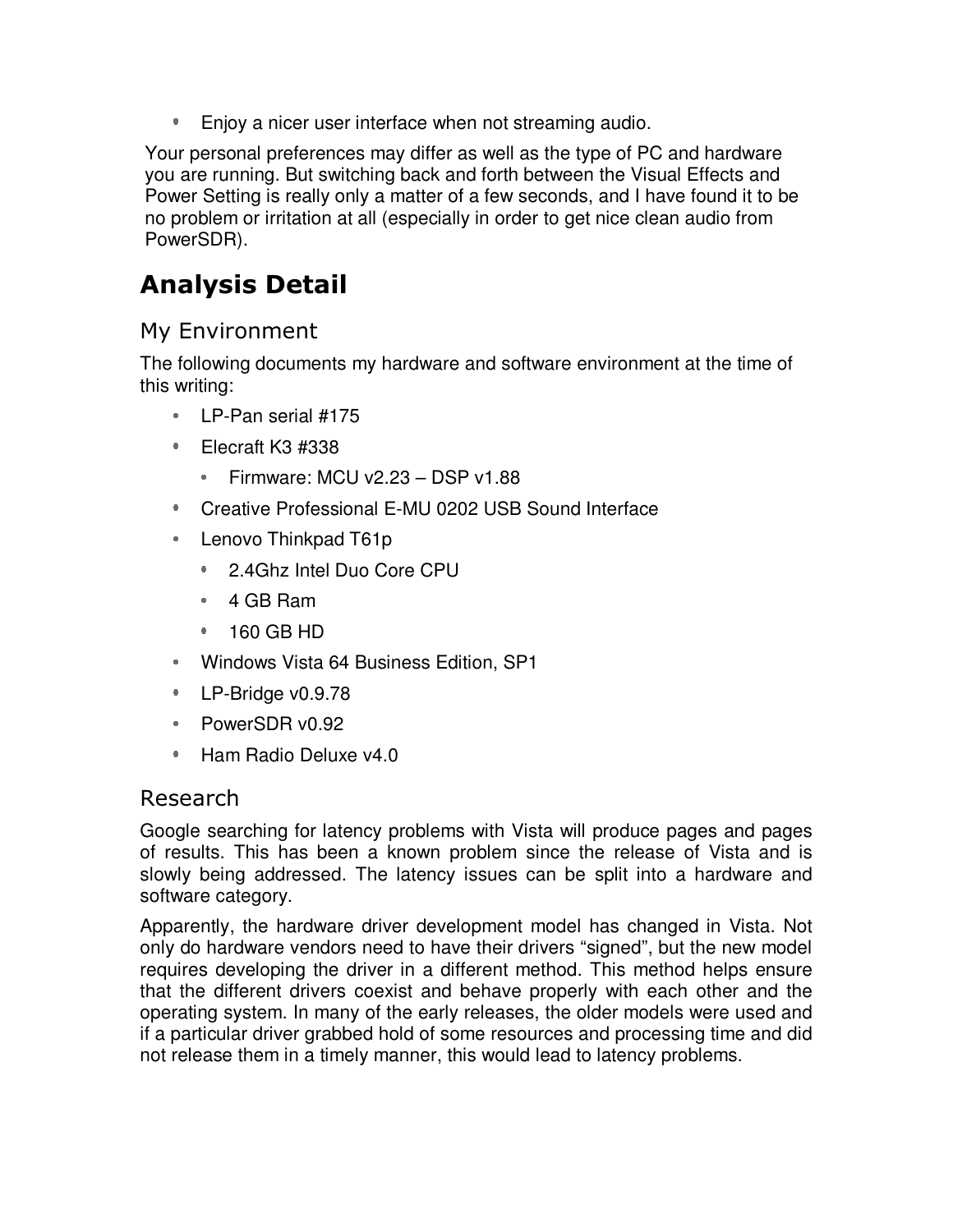On the software side, Vista itself has some bottlenecks that need to be addressed. The Aero user interface looks nice and has many nice features, but can at times be a resource hog and again lead to latency issues.

Here are some links to some of the most useful information I found regarding audio latencies in Window Vista:

- http://www.focusrite.com/answerbase/article.php?id=288
- http://createdigitalmusic.com/2007/04/05/how-to-kill-windows-vista- $\mathbf{0}$  . bottlenecks-pt-i-aero-and-display-issues/
- http://createdigitalmusic.com/2007/04/05/how-to-kill-windows-vista- $\Phi$  . bottlenecks-pt-ii-stop-the-disk-churning/
- $\Phi_{\rm{eff}}$ http://createdigitalmusic.com/2008/07/01/adieu-xp-how-vista-sp1-is-doingand-why-this-os-generation-has-been-so-tough/

### DPC Latency Checker

First and foremost, you need a baseline to measure problems, if any, with latency on your system. A free utility exists, and is widely used by many to do just that: http://www.thesycon.de/eng/free\_download.shtml. Review the directions that come with the utility for how to install and operate. I would, before making any changes to your environment, run the utility with only the basic UI (no other programs running) and then with what you would normally run with your LP-Pan environment and take some screen dumps of the DPC Latency Checker for later comparison.

### Update Windows, Drivers and BIOS

Next, make sure you are running Service Pack 1 for Vista. There have been dramatic changes to improve audio and video streaming latency issues as well as many updated drivers that "play well" with others and Vista. I would also recommend updating to Vista's latest Indexing Search Engine v4.0: http://www.microsoft.com/downloads/details.aspx?FamilyId=BC28ED7F-C51B-49CD-B505-95B91B453284&displaylang=en&displaylang=en

There is also a free Vista Gadget for monitoring the Indexing Engine: http://brandontools.com/content/IndexerStatusGadget.aspx. This may help you see peaked latency issues when indexing is being performed in the background.

After updating Vista, make sure to download all of the latest drivers and BIOS for your system. This alone made a dramatic difference in my system. Before updating my drivers, I would see latency problems well into the red while just idling with the normal UI and nothing else loaded. After updating my drivers and bios, I would then only see peaks of latency problems every few seconds or so.

Below is a screen shot of what DPC Latency Checker typically looked like before updating my Vista operating system and hardware drivers. This made my system totally unusable for the audio streaming needed by PowerSDR.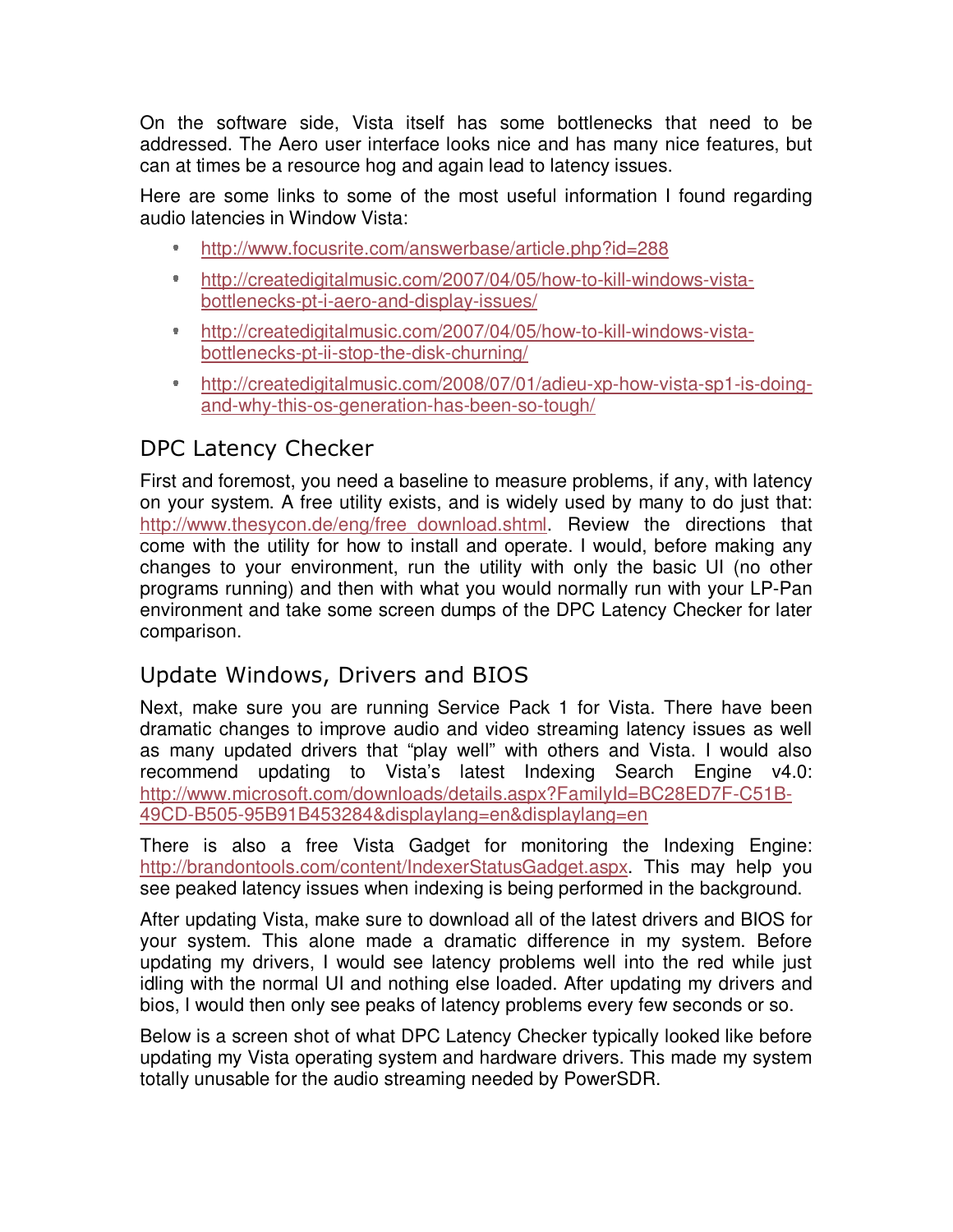

**High latency problems before updating Vista and hardware drivers.**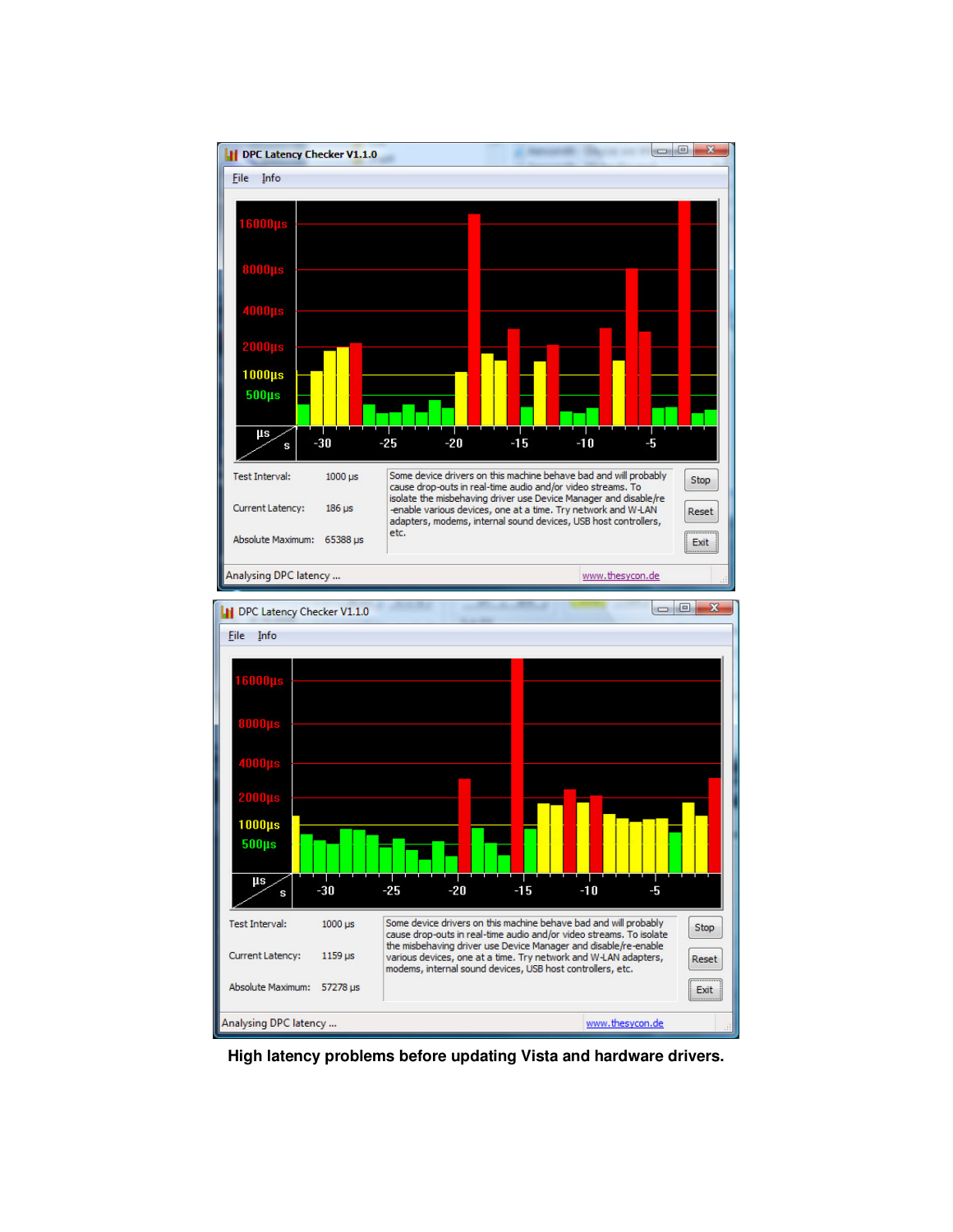

Below is another screen shot shortly after updating Vista and my device drivers.

**Better picture after updating Vista and hardware drivers, but not quite there yet.** 

As you can see, I had spikes every ten seconds or so, and depending on what was running in the background, they might occur more frequently or in clusters. This certainly was an improved situation, but those spikes every ten seconds would be enough to drop out the audio stream in PowerSDR. And moving anything on the screen or starting up an application would cause a 60,000us spike. Further refinement would be needed.

#### Update Windows Search Engine Indexing Software

In the second tune up article referenced above, it was suggested to turn off Windows Search Engine Indexer and the System Restore Points. These services would appear to come on at random and take up considerable resources causing audio latency problems in the event they executed while trying to stream audio. Both of these tune up articles were written before Vista SP1, so I decided to try upgrading to the newer Windows Search Engine v4.0. This version is considerably better at resource management and seems to coexist better in the system. At this point, I have also not turned off System Restore Points. I do have some system backup software that came with my laptop and if I can securely use it instead of the System Restore Points system, I may opt to do that.

#### Adjust Power Management Settings

This was a big improvement for my system because the power management settings were set very conservatively to save power and charge the battery in a mobile environment. In these power conservation modes, the CPU is clocked down at intervals and certain hardware devices are put to sleep. It takes time for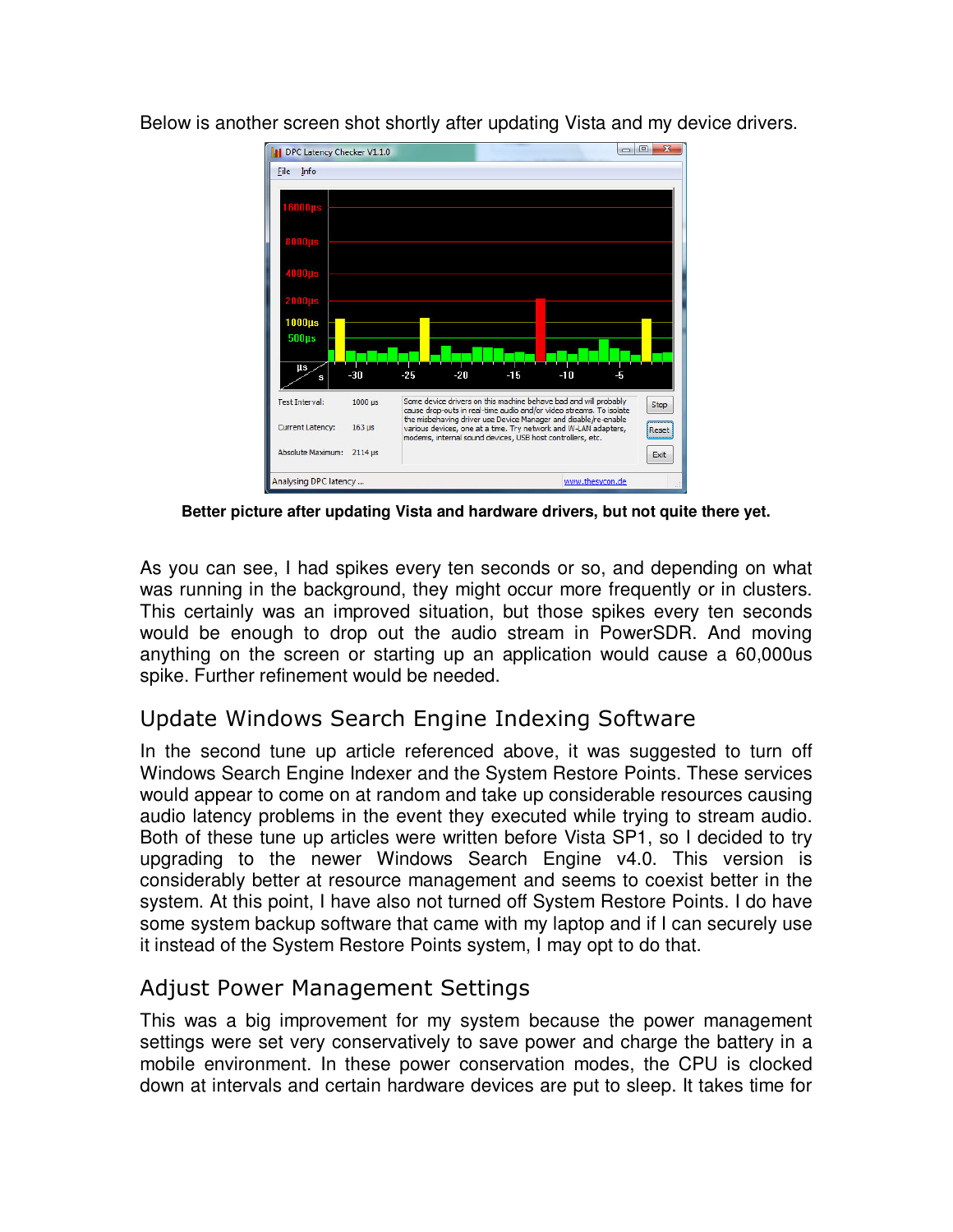the CPU to come up to speed and wake up hardware and this is what would cause the latency spikes every ten seconds or so, on my system.

By setting the power management scheme to High Performance on my system, I was able to eliminate these spikes. This mode runs the CPU at high speed all the time and most likely the cooling fans will run at a higher rate to keep up with the generated heat.

Since the adjustment is only a few mouse clicks away, I will only run in the high performance mode when I need PowerSDR's audio streaming capabilities and set it back to normal for everything else.

Go to the **Control Panel->System and Maintenance->Performance Information-> Adjust Power Settings** and select **High Performance**.



**Setting the power management plan to high performance.** 

#### Adjust Visual Effects

When doing anything with the user interface while running the LP-Pan environment, I would still get dropouts. Spikes over 60,000us would appear when doing tasks like bringing up FireFox or invoking the Start Menu. Also, dragging the PowerSDR panadapter screen to tune in the 192Khz mode would cause dropouts.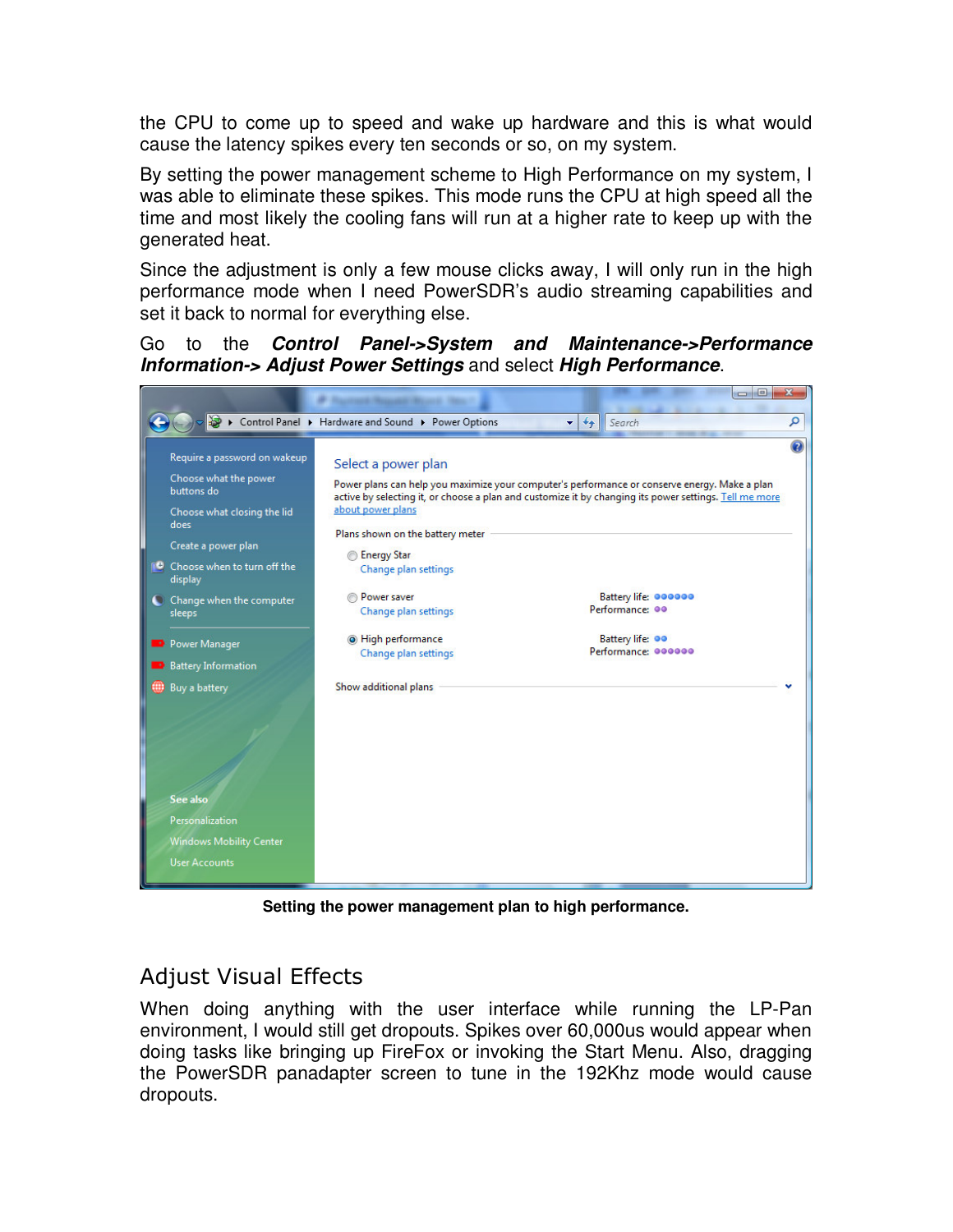Setting the Visual Effects for Best Performance basically eliminates the Aero user interface of Vista and lessens the load on the CPU and GPU when performing graphics operations. The look is very basic and not as nice as the full Aero interface, but the performance is much better and prevents the dropouts I experienced when doing anything with the UI.

Go to **Control Panel->System and Maintenance->Performance Information and Tools->Adjust Visual Effects** dialog and select **Adjust for Best Performance**.

| <b>Performance Options</b>    |                                                                                                        |              |  |  |  |  |  |
|-------------------------------|--------------------------------------------------------------------------------------------------------|--------------|--|--|--|--|--|
| Visual Effects                | Advanced   Data Execution Prevention                                                                   |              |  |  |  |  |  |
|                               | Select the settings you want to use for the appearance and<br>performance of Windows on this computer. |              |  |  |  |  |  |
|                               | Let Windows choose what's best for my computer                                                         |              |  |  |  |  |  |
|                               | Adjust for best appearance                                                                             |              |  |  |  |  |  |
|                               | Adjust for best performance                                                                            |              |  |  |  |  |  |
| Custom:                       |                                                                                                        |              |  |  |  |  |  |
|                               | Animate controls and elements inside windows                                                           |              |  |  |  |  |  |
|                               | Animate windows when minimizing and maximizing                                                         |              |  |  |  |  |  |
|                               | Enable desktop composition                                                                             |              |  |  |  |  |  |
| Ξ<br>Enable transparent glass |                                                                                                        |              |  |  |  |  |  |
|                               | Fade or slide menus into view                                                                          |              |  |  |  |  |  |
|                               | Fade or slide ToolTips into view                                                                       |              |  |  |  |  |  |
|                               | Fade out menu items after clicking                                                                     |              |  |  |  |  |  |
|                               | Show preview and filters in folder                                                                     |              |  |  |  |  |  |
|                               | Show shadows under menus                                                                               |              |  |  |  |  |  |
|                               | Show shadows under mouse pointer                                                                       |              |  |  |  |  |  |
|                               | Show thumbnails instead of icons                                                                       |              |  |  |  |  |  |
|                               |                                                                                                        |              |  |  |  |  |  |
|                               | OK<br>Cancel                                                                                           | <b>Apply</b> |  |  |  |  |  |

**Setting the visual effects for best performance.** 

#### Adjust Processor Scheduling

Adjusting the processor scheduling for Background Services will divert more processing power to the ASIO drivers used in some sound cards. In my case, the E-MU 0202 does not have drivers recognized by the PowerSDR software, so the ASIO drivers must be used.

Go to the **Advance tab** on the same dialog and select **Background Services** in the **Processor Scheduling** area.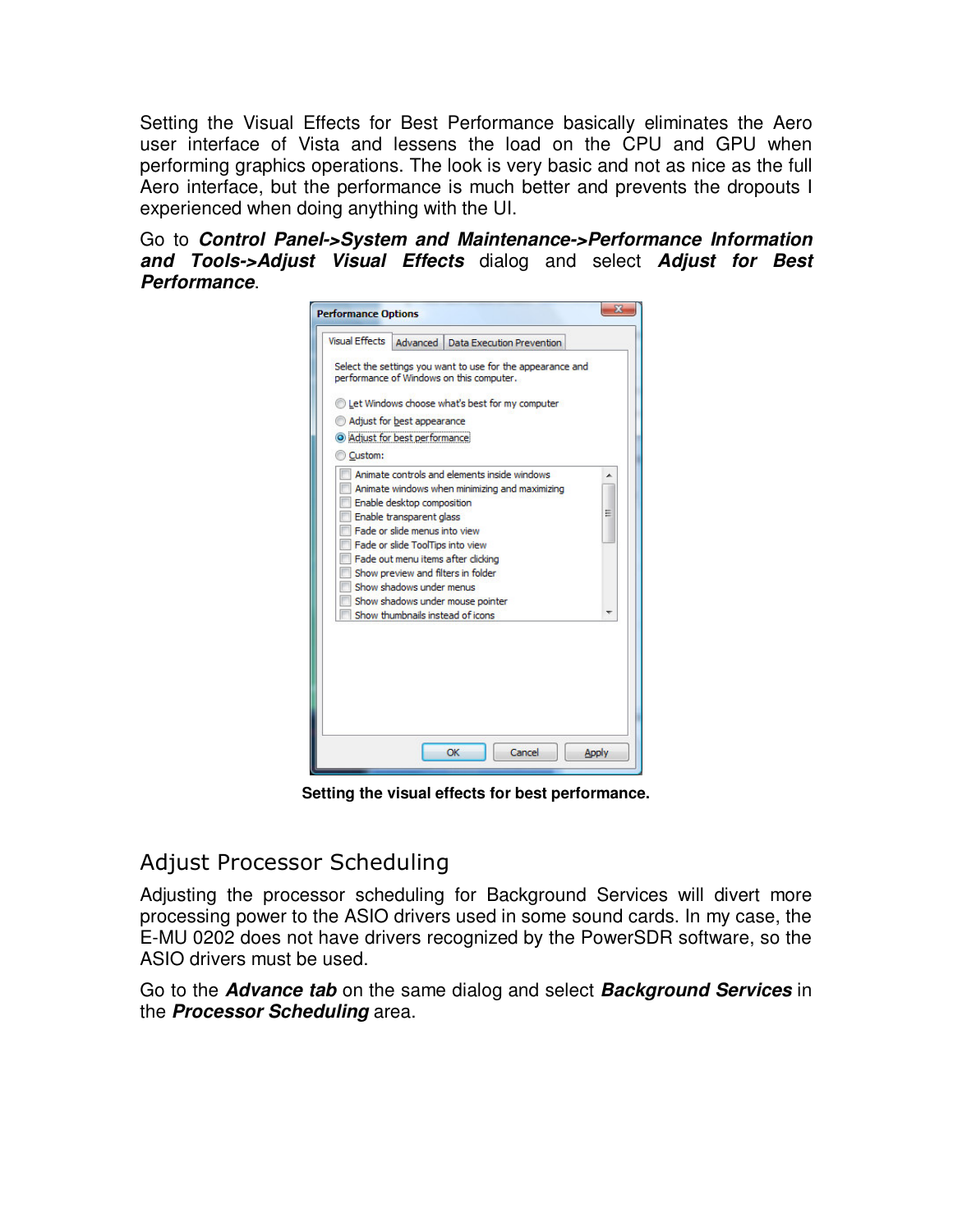| <b>Visual Effects</b> | Advanced                        | <b>Data Execution Prevention</b>                               |
|-----------------------|---------------------------------|----------------------------------------------------------------|
| Processor scheduling  |                                 |                                                                |
|                       |                                 | Choose how to allocate processor resources.                    |
|                       | Adjust for best performance of: |                                                                |
| <b>Programs</b>       |                                 | <sup>O</sup> Background services                               |
| Virtual memory        |                                 |                                                                |
| if it were RAM.       |                                 | A paging file is an area on the hard disk that Windows uses as |
|                       |                                 | Total paging file size for all drives: 4329 MB                 |
|                       |                                 | Change                                                         |
|                       |                                 |                                                                |
|                       |                                 |                                                                |
|                       |                                 |                                                                |
|                       |                                 |                                                                |
|                       |                                 |                                                                |
|                       |                                 |                                                                |
|                       |                                 |                                                                |
|                       |                                 |                                                                |
|                       |                                 |                                                                |

**Setting the processor scheduling for background services.** 

### The End Result

After making the prescribed adjustments, the latencies on my system dropped dramatically. Here are the before and after screen shots of latency monitoring with just the basic UI displayed. No other applications are running at this time. (Note the difference in visual effects of the two windows).

| 11 DPC Latency Checker V1.1.0<br>Eile Info |                         |                                                                                                                                                                                                  |       |       |       |                 | $\Box$ $B$     | File<br>Info              | I DPC Latency Checker V1.1.0 |                                      |       |                                                                    |                 | $\Box$ D $\times$ |
|--------------------------------------------|-------------------------|--------------------------------------------------------------------------------------------------------------------------------------------------------------------------------------------------|-------|-------|-------|-----------------|----------------|---------------------------|------------------------------|--------------------------------------|-------|--------------------------------------------------------------------|-----------------|-------------------|
|                                            |                         |                                                                                                                                                                                                  |       |       |       |                 |                |                           |                              |                                      |       |                                                                    |                 |                   |
|                                            |                         |                                                                                                                                                                                                  |       |       |       |                 |                |                           |                              |                                      |       |                                                                    |                 |                   |
|                                            |                         |                                                                                                                                                                                                  |       |       |       |                 |                |                           |                              |                                      |       |                                                                    |                 |                   |
|                                            |                         |                                                                                                                                                                                                  |       |       |       |                 |                |                           |                              |                                      |       |                                                                    |                 |                   |
| $1000\mu s$<br>$500\mu s$                  |                         |                                                                                                                                                                                                  |       |       |       |                 |                | $1000\mu s$<br>$500\mu s$ |                              |                                      |       |                                                                    |                 |                   |
| μs                                         | $-30$                   | $-25$                                                                                                                                                                                            | $-20$ | $-15$ | $-10$ | -5              |                | <b>US</b><br>s            | $-30$                        | $-25$                                | $-20$ | $-15$                                                              | $-10$<br>-5     |                   |
| <b>Test Interval:</b>                      | $1000 \,\mathrm{\mu s}$ | Some device drivers on this machine behave bad and will probably<br>cause drop-outs in real-time audio and/or video streams. To isolate                                                          |       |       |       | Stop            | Test Interval: | $1000 \,\mathrm{us}$      |                              | and/or video data without drop-outs. |       | This machine should be able to handle real-time streaming of audio | Stop            |                   |
| Current Latency:                           | 1159 us                 | the misbehaving driver use Device Manager and disable/re-enable<br>various devices, one at a time. Try network and W-LAN adapters,<br>modems, internal sound devices, USB host controllers, etc. |       |       |       |                 | Reset          | Current Latency:          | $322 \mu s$                  |                                      |       |                                                                    |                 | Reset             |
| Absolute Maximum: 57278 us                 |                         |                                                                                                                                                                                                  |       |       |       |                 | Exit           | Absolute Maximum: 326 us  |                              |                                      |       |                                                                    |                 | Exit              |
| Analysing DPC latency                      |                         |                                                                                                                                                                                                  |       |       |       | www.thesycon.de |                | Analysing DPC latency     |                              |                                      |       |                                                                    | www.thesycon.de |                   |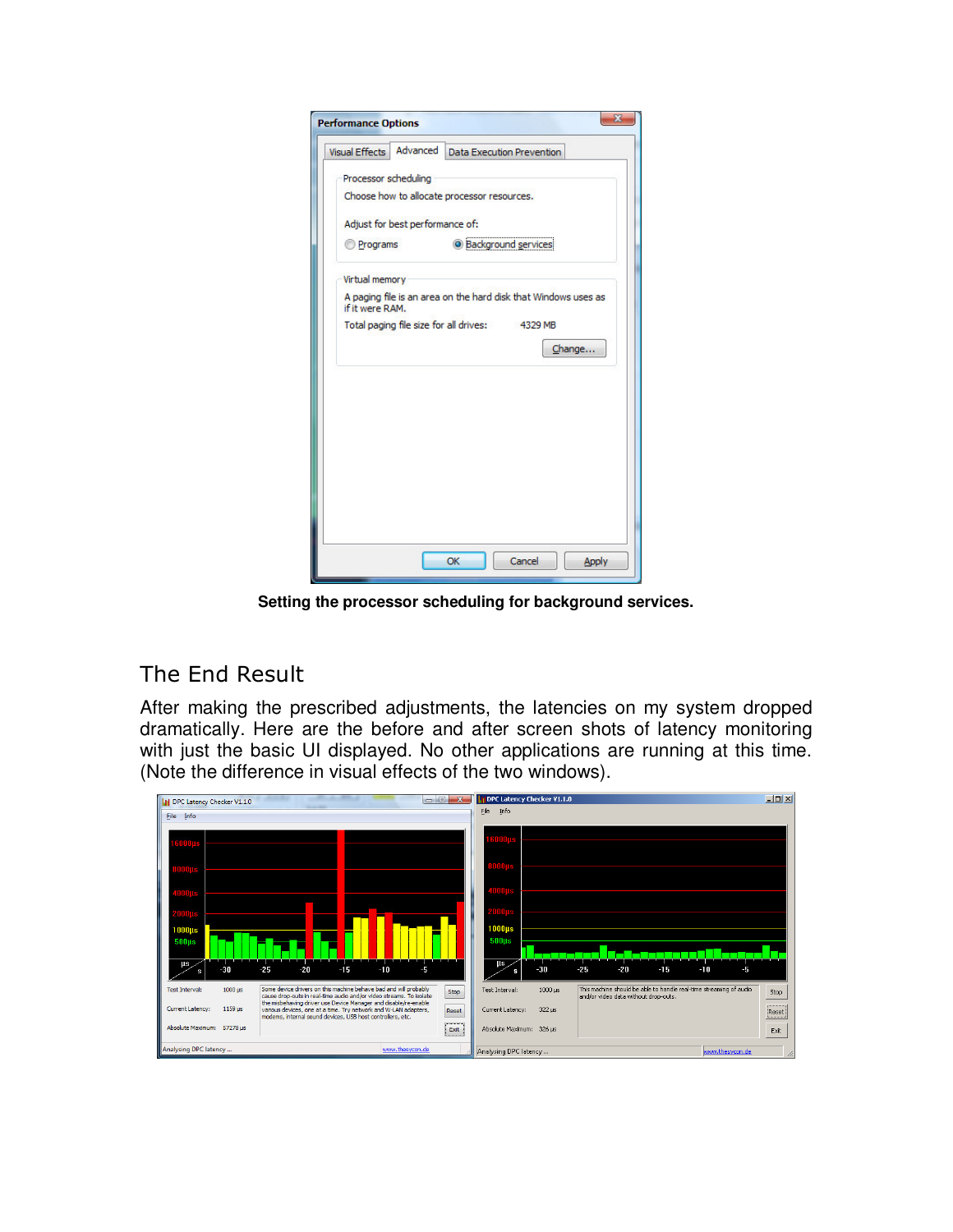After some very non-scientific tests, I am able to perform most normal operations on my system without audio dropouts. I have LP-Bridge, PowerSDR and HRD running and interacting with each other. Dragging the panadapter screen and tuning quickly is very smooth even at 192Khz bandwidth. Invoking QRZ.COM in one of the browser windows in HRD works smoothly as well.

Running other applications like FireFox and Outlook seem to work fine. Once in awhile (and through a number of linked combinations) Outlook will produce a spike around 4000us that may sometimes result in a drop out. The most common combination seems to be in bringing Outlook to focus while it is checking for new mail and receiving some. More research here may be needed.

The following is a screen shot of latencies with the whole LP-Pan suite of software applications running with PowerSDR streaming audio.



**Latency screen shot with all modifications documented here with LP-Bridge, PowerSDR streaming audio and HRD running.**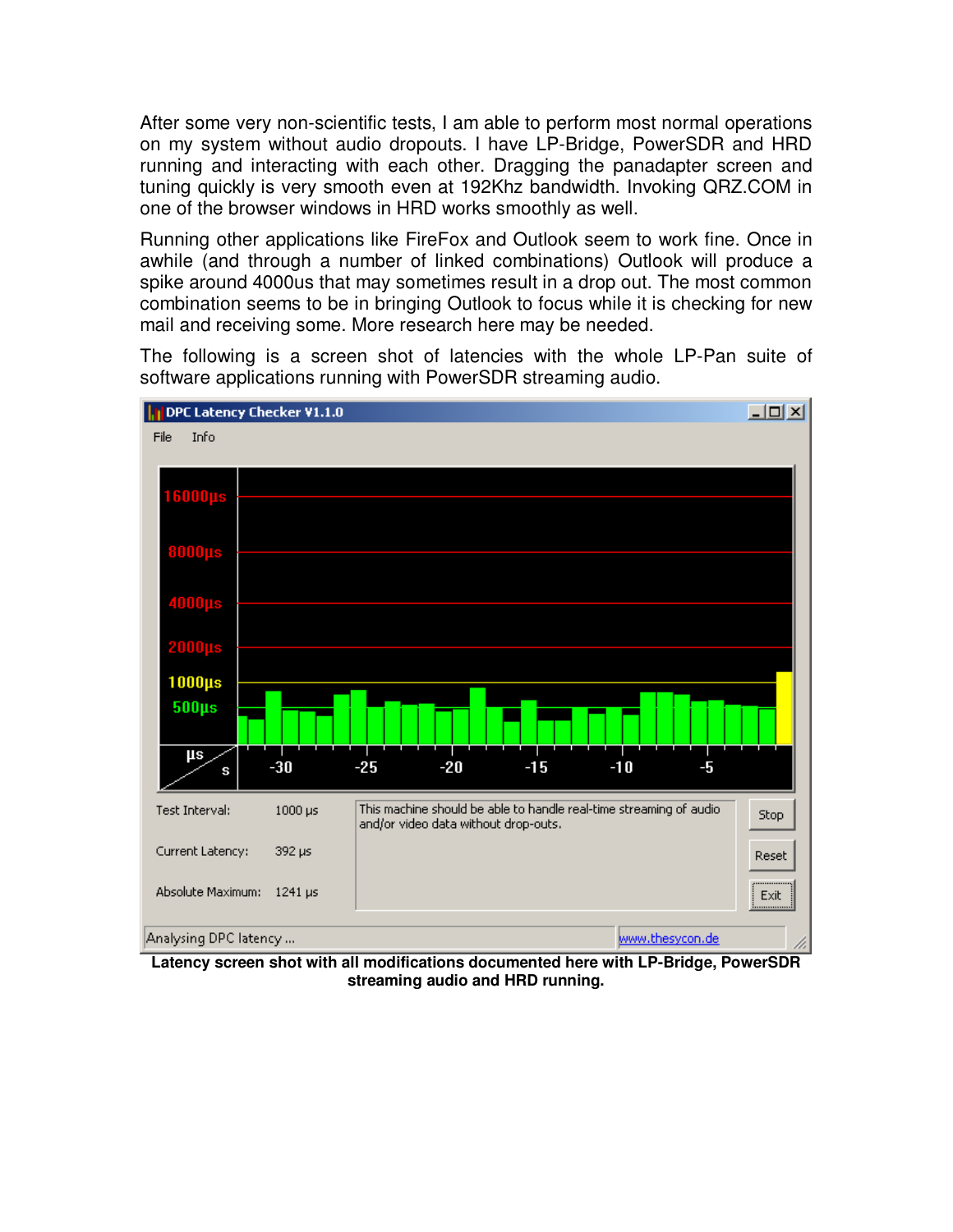# Other Possibilities

One of the other suggested areas to check are the Startup programs invoked when Vista starts as well as taking a look at Task Manager to list the processes running to see if any can be eliminated. This can be somewhat daunting in that it is not always easy to know what a particular application or process does, or if it is even needed. Some trial and error tweaking may be needed here if you believe one or more of these processes are causing a problem.

Another noted point should be that Vista (and just about any other operating system) has many services that run in the background and may grab resources when needed without notice. If you are using the DPC Latency Checker, they may appear as gradual increases for a small amount of time and then go away. Or, they may appear as a momentary large spike and retreat just as quickly.

Vista does have some nice reporting tools for tracking performance issues and Microsoft also has a very detailed analytical tool for monitoring resources. These again, can be somewhat daunting for the casual user and sometimes provide large amounts of data.

Another suggestion outlined in one of the documents listed above, is that PCI hardware latency values could be adjusted to provide more balanced bus latency between hardware devices. One application noted to allow these adjustments can be used on some systems, but needs to install drivers to perform these actions. While it might be advantageous to make adjustments in this area, I for one could not install the drivers because Vista 64 will not allow unsigned drivers to be installed. If you are using the 32 bit version of Vista, you may still be able to install the application. But I would only attempt this if the other adjustments outlined here were unsuccessful in obtaining consistent audio streaming.

### Summary

Making the adjustments outlined in this document had a profound effect on how my system performed audio streaming operations. The future updates and service packs for Vista are supposed to continue to improve the performance issues. Device driver writers are also catching up with the new Vista model and writing drivers that conform and perform well (acting like good neighbors).

Even if you can get your Vista PC to work as well as I have, I would still continue to find and upgrade device drivers when available as well as Vista service packs.

# Disclaimer

I am, by far, no expert in the technical areas discussed in this document. Although I worked in the computer IT field for 16 years, I've spent the last 10 years in the fire service with a few PIC microcontroller programming jobs on the side. So, any low level technical expertise in the Windows operating system has left my brain long ago. My current experience is that of an end user.